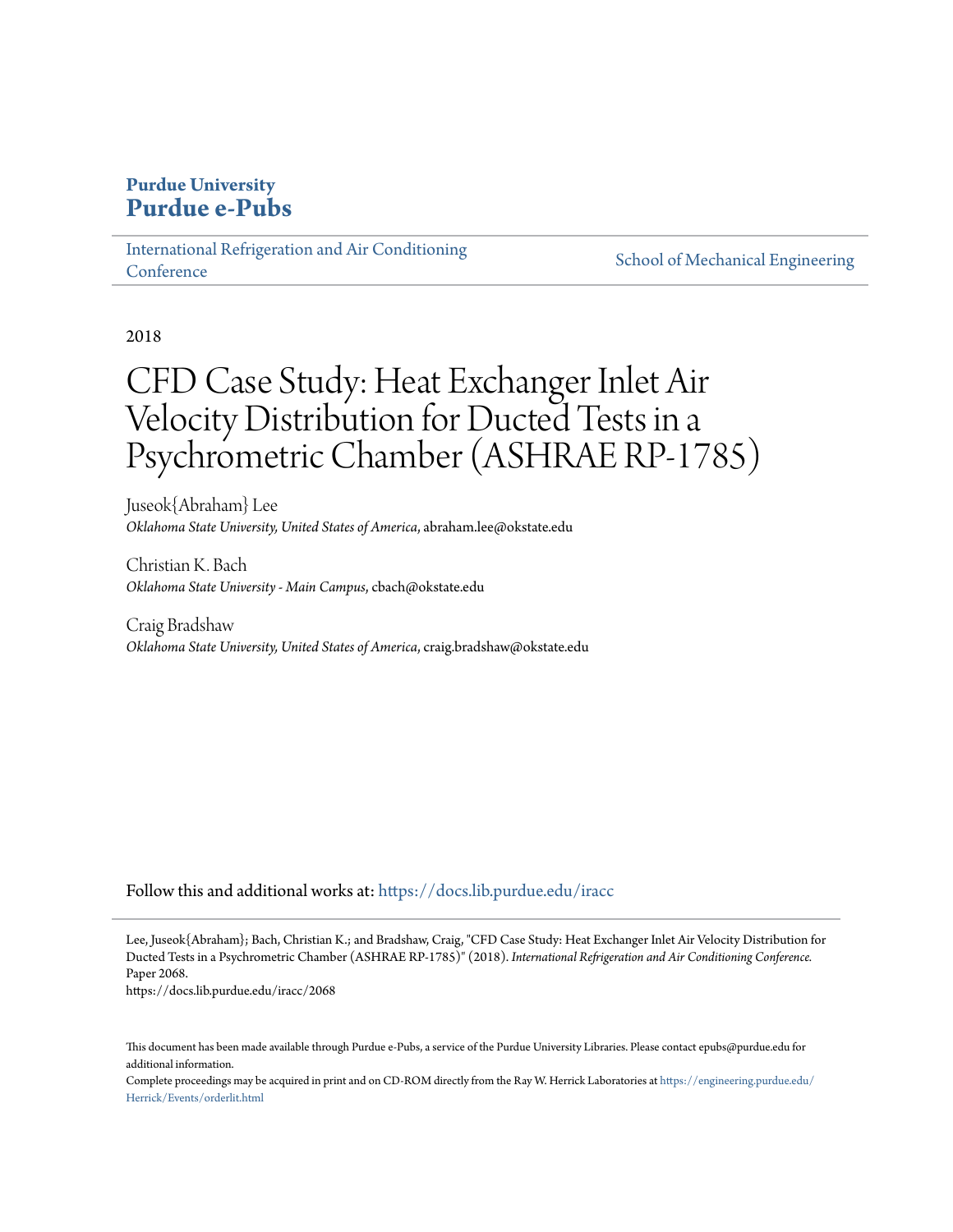## **CFD Case Study: Heat Exchanger Inlet Air Velocity Distribution for Ducted Tests in a Psychrometric Chamber (ASHRAE RP-1785)**

Juseok (Abraham) Lee<sup>1\*</sup>, Christian K. Bach<sup>1</sup>, Craig R. Bradshaw<sup>1</sup>

<sup>1</sup>Oklahoma State University, School of Mechanical and Aerospace Engineering, Stillwater, OK, USA

\* Corresponding Author

Phone: (908)-612-9128; Fax: (405)-744-7873; Email: [abraham.lee@okstate.edu](mailto:abraham.lee@okstate.edu)

#### **ABSTRACT**

This paper presents the airside analysis of coil duct configurations using Computational Fluid Dynamics (CFD) to determine which configuration best mitigates airside maldistribution for ASHRAE RP-1785. RP-1785 has a global objective of providing accurate refrigerant charge and oil retention data for residential coils, collected in a controlled experiment. The final test matrix of the study includes several representative residential indoor and outdoor coils to be tested at various refrigerant and airside inlet conditions. The coil performance, charge, and oil retention behavior is strongly influenced by the airflow; therefore the uniform airflow distribution to coils is critical to RP-1785 to maintain a well-controlled experiment. Analysis of four 3D CFD cases are presented with the largest coil of the initial test matrix (105.6 in (268.2 cm) length, 40 in (101.6 cm) height, 5 in (12.7 cm) depth) installed in the Oklahoma State University psychrometric chambers. The simulation domain was extended to include the airflow characteristics within the psychrometric chamber to determine the effect of the asymmetric air inlet boundary condition. The analysis concluded the three significant factors affecting the airflow uniformity: the distance between the duct and wall, the distance between the duct and chamber floor, and the upward incoming airflow area of the floor. The CFD study results are used to inform the design of the duct to be used for coil testing in RP-1785 and the final duct design is presented.

## **1. INTRODUCTION**

This study is a subpart of ASHRAE RP-1785 that has a global objective of obtaining refrigerant charge and oil retention data of round-tube plate-fin heat exchangers for a variety of condensing and evaporating mode operating conditions. The project subpart presented addresses the design of airside ducts and the duct design objective to provide uniform heat exchanger operating conditions. A test coil, placed in a specially designed air duct, uses a psychrometric chamber to provide uniform inlet air temperature and relative humidity. At the same time, refrigerant and oil pass through the heat exchanger at a controlled saturation and inlet temperature. Once the target steady state is reached, the weight of the refrigerant and oil can be individually measured by a specially designed differential mass measurement scale. The influence of airflow distribution on the resulting refrigerant and oil charge measurements are outside of the scope of RP-1785. Therefore, the design objective of the airside duct is to mitigate the amount of airside maldistribution to ensure confidence in the resulting test data.

Airflow and condition uniformity is critical to heat exchanger performance measurements. Wile (1947) has shown that non-uniform temperature distribution along with non-uniform velocity distribution lead to problems with heat exchanger capacity measurements. Wile suggested the use of air mixers (horizontal/vertical) which consist of a series of vanes arranged to divide the airflow into a number of small streams and then divert these streams across each other. ASHRAE Standard 41.1 (1986) pointed out non-uniform velocity as a cause of failure to obtain heat balance and recommends several mixers for non-uniform airflow. ASHRAE Standard 41.2 (1987) shows airflow measurement procedures and additionally suggests straighteners as an effective tool to produce a virtually uniform flow.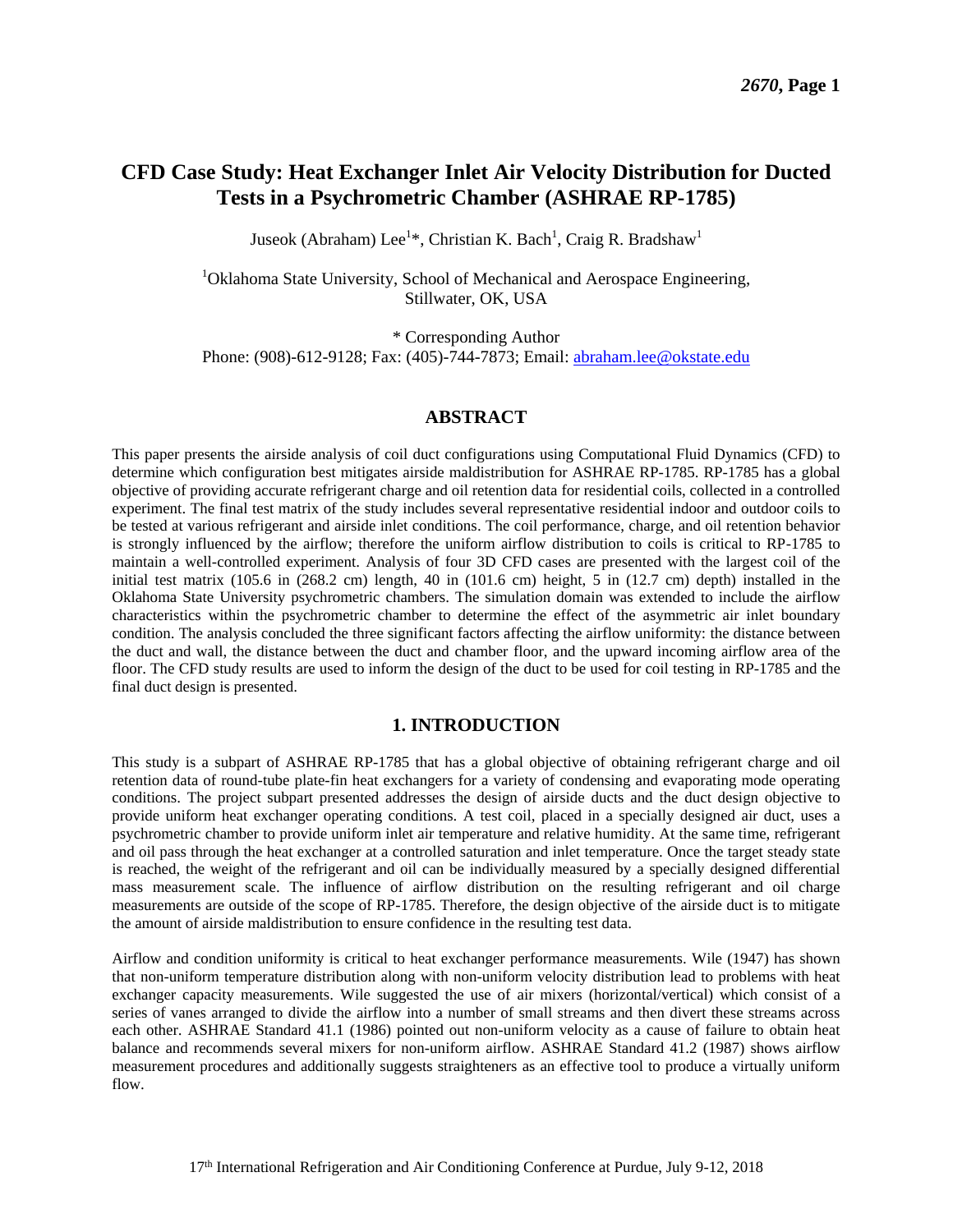Payne *et al.* (2003) observed that the airside non-uniformity can result in a large reduction in heat exchanger capacity, as much as 30 % in extreme cases. Similarly, Blecich (2015) found that severe non-uniform airflow can deteriorate the effectiveness of the fin and tube heat exchangers up to 30%. Both studies highlight the importance of uniform airflow for fin and tube heat exchanger tests.

The suggestions in ASHRAE Standards 41.1 and 41.2 unfortunately cannot be applied if coils are folded into 3 or 4 sided configuration or have a length that is approximately 40% of the available room width. The psychrometric rooms to be used for this study do not qualify as a result of the latter qualification from these standards. Therefore, the present study uses CFD to investigate how ducts should be designed in order to have uniform airflow within a limited psychrometric chamber space.

In the CFD analysis, a test coil  $(OC^*)$  with a tube length of 105.6 in (268.2 cm), typical for high efficiency residential outdoor units, was used as the worst case. It is expected that the air passing through the large coil may be uneven due to the fact that the coil size is relatively large compared to the flow measurement infrastructure and the psychrometric chambers. It should be noted, that the test plan was later changed to include a shorter outdoor coil, OC3, to replace this large coil, as shown in Table 1. While the coil dimensions analyzed it is expected that the results are relevant to duct design for the final duct designs selected. The final section of this study uses the results of the CFD analysis for the duct design of IC1, the first coil to be tested in this project.

| <b>Coil Name</b>        | IC <sub>1</sub> | IC2    | OC <sub>1</sub> | OC2     | OC3     | $OC^*$  |
|-------------------------|-----------------|--------|-----------------|---------|---------|---------|
| Tube Length,            | 17.5            | 17.5   | 48.0            | 48.0    | 72.0    | 105.6   |
| in $(cm)$               | (44.5)          | (44.5) | (121.9)         | (121.9) | (182.9) | (268.2) |
| Coil Height,            | 16              | 28     | 30              | 34      | 48      | 40      |
| in $(cm)$               | (40.6)          | (71.1) | (76.2)          | (86.4)  | (121.9) | (101.6) |
| No. Tube<br><b>Rows</b> | 3 row           | 3 row  | 2 row           | 2 row   | 2 row   | N.A.    |

**Table 1:** Selected coil matrix for ASHRAE RP-1785

## **2. MODELING**

A CFD simulation tool was developed for analyzing airflow and designing ducts installed in a pair of existing psychrometric chambers. This model covers a computational domain including the psychrometric room(s), a coil, and ducts. First, chamber's air circulation and its details are described; and then various duct inlet airflow configurations are explored using this tool with the computational details presented. In the real chamber, air moves through the chamber ceiling, but in this simulation, all air is assumed to pass through the duct without going through the ceiling. While this is the limitation of this simulation, the analysis can suggest the flow characteristics in the psychrometric chamber with the test duct in place and inform design decisions.

## **2.1 The computational domain (the psychrometric chamber)**

 $\overline{a}$ 

These series of experiments will be performed in the existing psychrometric chambers at Oklahoma State. These chambers are a pair of fully-controlled psychrometric chambers which are adjacent to one another (one indoor and one outdoor) and can be operated independently or in parallel depending on needs. The outdoor room and its flow measurement bay (code tester) will be leveraged for these series of experiments. The airflow for the coil testing facility is generated using the flow measurement bay of the psychrometric chambers. Typically the flow measurement bay is used to measure unit airflow and create specific static pressure for a unit that is under test in the psychrometric chamber. The flow measurement bay will be used to measure airflow across a coil as well as generate the required airflow by connecting a custom ducting system to the code tester. The psychromteric chamber's top view are illustrated in Figure 1 that highlights the major components in the room including the conditioning loops and the flow measurement bay. Air flows from the conditioning bays into the room where it is directed toward the coil under test and into the flow measurement bay. The coil<sup>1</sup> and duct are placed in the middle of the room to accept the conditioned airflow.

<sup>&</sup>lt;sup>1</sup> Coil tube length initially determined by ASHRAE RP-1785 Research Project Management Subcommittee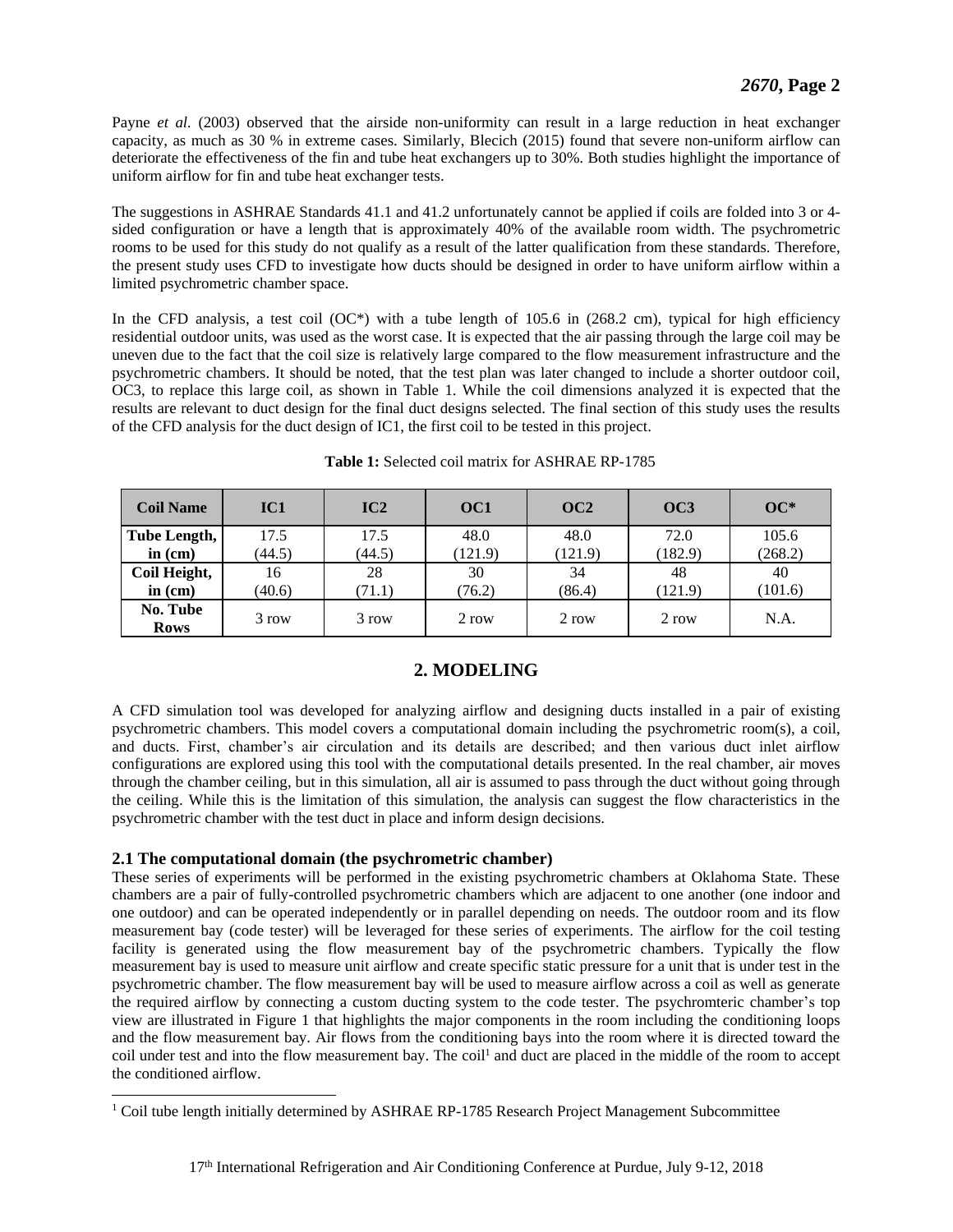

253.2 inch **Figure 1:** The psychrometric chamber's top view



**Figure 2:** Air circulation within the chamber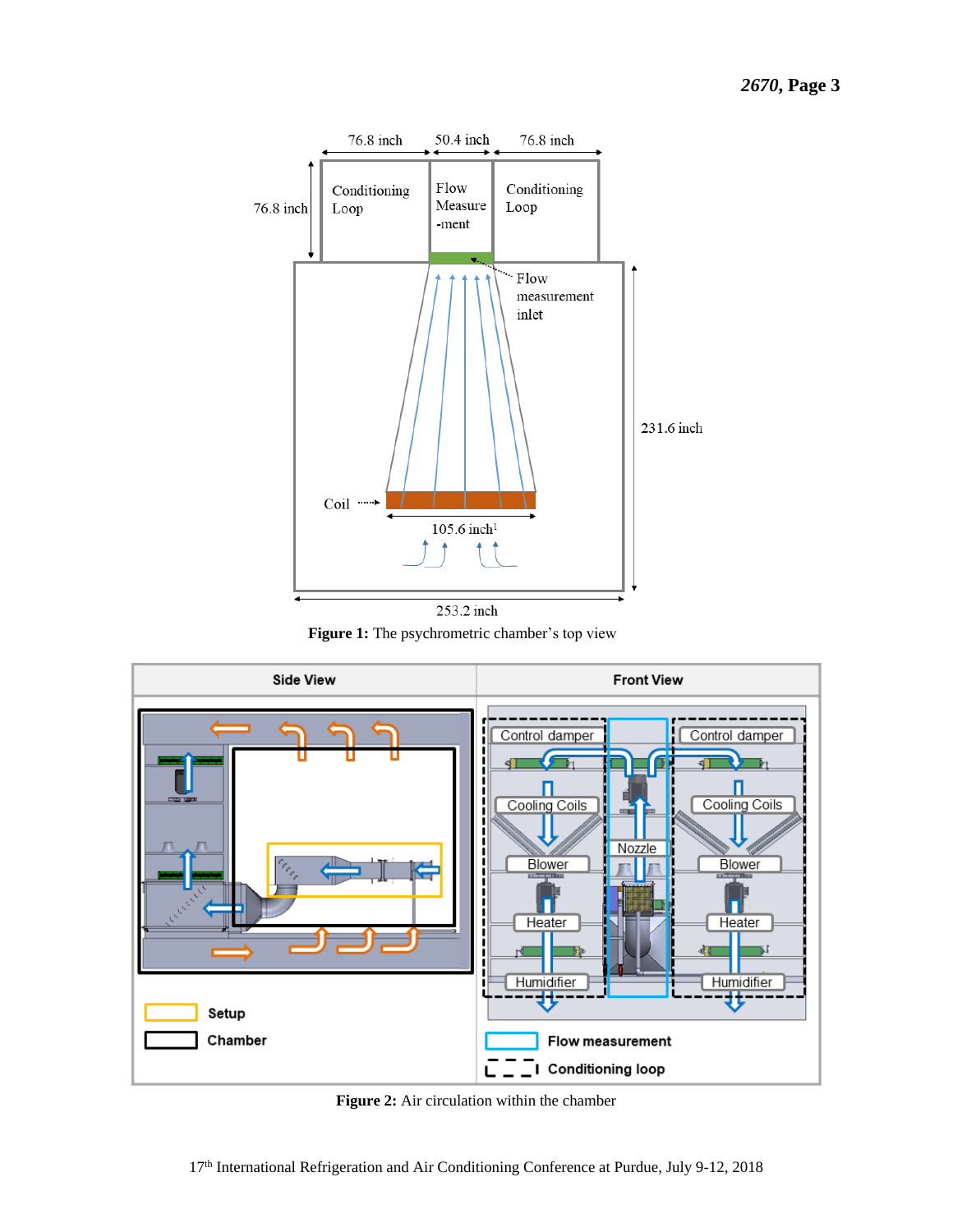The air circulation of the psychrometric chamber is detailed in Figure 2. Once air enters the setup through the inlet duct, it passes by test coils and the flow measurement bay. The flow measurement bay is located in between the two conditioning loops. The air that goes through the flow measurement bay and is then divided to flow through two conditioning bays. The conditioned air is then returned to the room through a perforated floor of the chamber. Some of the air re-enters the test duct/coil, the remainder rise to the ceiling and is brought back to the conditioning bays through the ceiling plenum. The air that goes through the ceiling is merged with the air that goes through the flow measurement bay, and the air circulation process mentioned above is repeated during the psychrometric chamber operation.

## **2.2 CFD simulation**

The domain previously described including the psychrometric chamber, the coil, and the duct are included CFD simulation. This study uses Ansys CFX 18.2 Academic version and generated a total of 485,000 meshing elements for this simulation. Steady state full 3D simulations are performed with air at 25℃ and 1atm. This simulation is an isothermal flow analysis. K-Epsilon turbulence model is used. The duct outlet is the domain outlet boundary condition having forced flow (3,000 cfm). The floor incoming airflow is the domain inlet boundary condition with zero relative pressure. The coil and settling means (steel mesh) are approximated as isotropic porous medium, with increased mesh resolution within the medium. A standard fluid-porous interface type is used as a boundary condition between regular fluid domain and the isotropic medium. Additional information about the computational domain is shown in Figure 3.

To explore various duct design options a series of four duct design configurations were explored and the maldistribution quantified for each case. The detailed descriptions about four CFD cases are shown in Figure 3 and 4. Case A1 was designed to represent the most ideal configuration possible and has the longest duct length, so the air flow is expected to be the most uniform in these cases; hence A1 is used as a reference case. It should be noted that case A1 is a hypothetical scenario where the duct is not constrained by the length of just the outdoor psychrometric chamber but allowed to extend into the adjacent sister chamber. While there was not an intention to do this, this allows a basis of comparison against a more preferred orientation.



**Figure 3:** The CFD domain of the four cases highlighting the CFD domain and inlet and outlets of the domain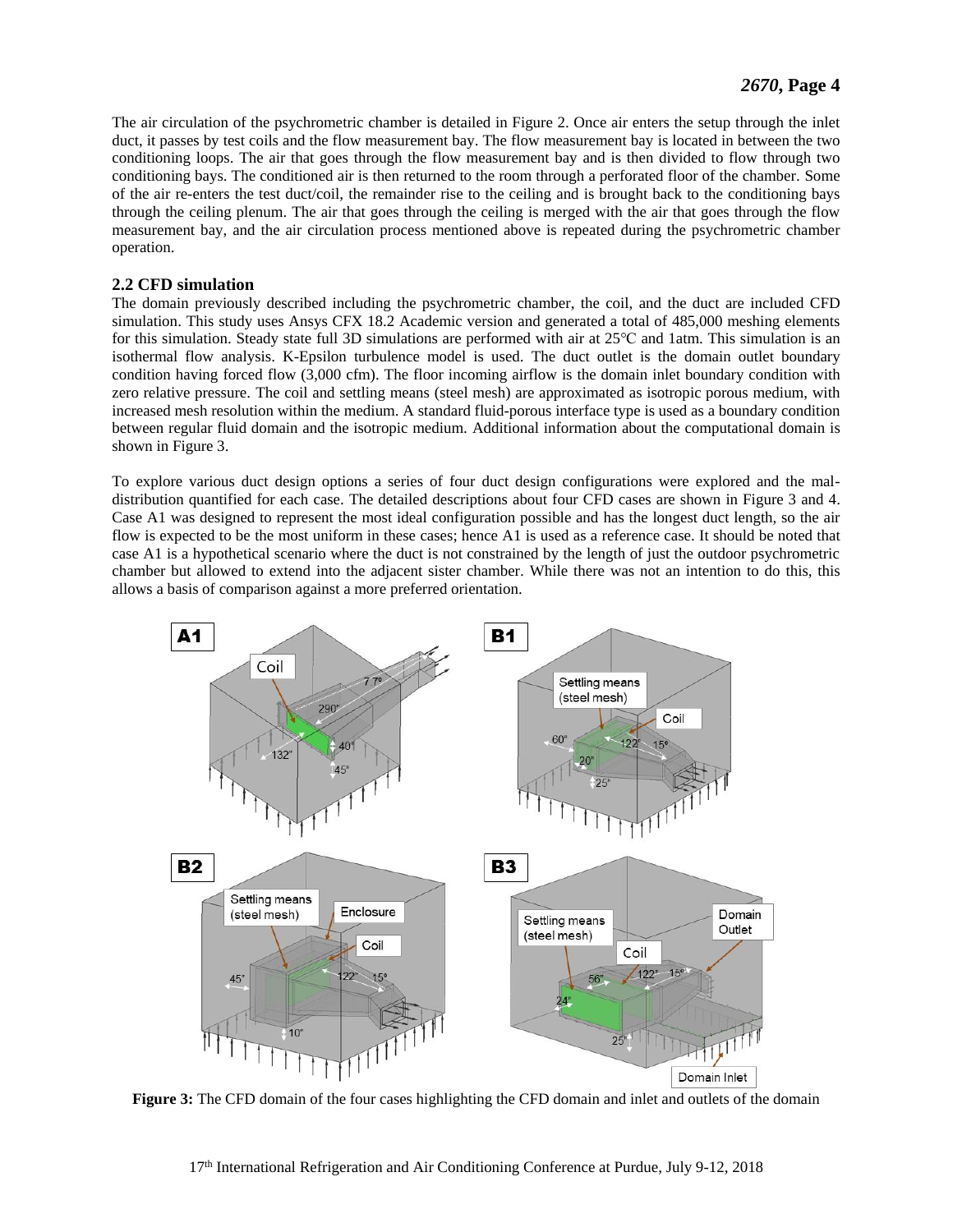Case B1 is the base case for using one chamber, the outdoor chamber. It has a smaller stream-wise duct length than that of case A1. Cases B2 and B3 are the modifications of case of B1. Case B2 added an enclosure to the duct inlet of case B1 in order to reduce interference from external air and to obtain uniform airflow. Case B3 is made to control duct inlet flow by adjusting the distance between the chamber wall and the duct inlet, and the opening area of the floor to generate more uniform flow. This is attempted by blocking the half of the floor and the other half of the floor is opened. Additionally, case B3 ducting is extended toward the chamber wall.

| <b>Name</b>    | <b>Description</b>                                                                              | A vs B type | <b>CFD Modeling</b> | <b>Note</b>            |
|----------------|-------------------------------------------------------------------------------------------------|-------------|---------------------|------------------------|
| A <sub>1</sub> | The longest duct<br>Using outdoor and indoor<br>$\bullet$<br>chambers                           |             |                     | The reference          |
| <b>B1</b>      | Using only the outdoor chamber<br>l.                                                            |             |                     | B-type's base<br>model |
| <b>B2</b>      | Using only the outdoor chamber<br>• Adding enclosure to the duct inlet                          |             |                     | B1's<br>modification   |
| <b>B3</b>      | Using only the outdoor chamber<br>• Extending the duct length<br>Adjusting floor inlet air flow |             |                     | B1's<br>modification   |

**Figure 4:** Four CFD cases analyzed in this study.

## **3. RESULTS**

For each case, the flow characteristics in the ducts and chamber were analyzed as velocity vectors and velocity contours. In addition, a numerical value of the uniformity of the airflow was introduced to quantitatively determine the amount of maldistribution of airflow. The four cases are compared and analyzed using this metric based on the CFD results.

## **3.1 Air flow velocity vectors and velocity contours**

The air flow velocity vectors for each of the cases presented previously are compared in Figure 5. Subjective observation of case A1 in Figures 5 and 6 compared to the other cases suggests it does have the least amount of maldistribution. Comparing cases A1 and B1 in Figures 5 and 6, the air coming from the floor is directly entrained from the floor and passes into the inlet duct in A1 and B1 with minor mixing in the room. Case B1's top view and views in Figure 5 shows that centered air flow and the dead-zone in the edge of the duct. It is seen that there is an upward incoming flow from the psychrometric chamber floor to the inlet duct as well in case B1. In case B2, the air passing through the narrow enclosure is reflected and centered on the coil as shown in Figure 5 and Figure 6. These velocity vectors and contours suggest a high velocity concentration at the center of the coil with large dead-zones near the edge. Although case B2 has a subjectively maldistributed airflow in these results, it is possible that this configuration could be used for controlling airflow with the enclosure with the inlet duct; hence adjusting the shape of the enclosure shows the possibility of obtaining uniform airflow.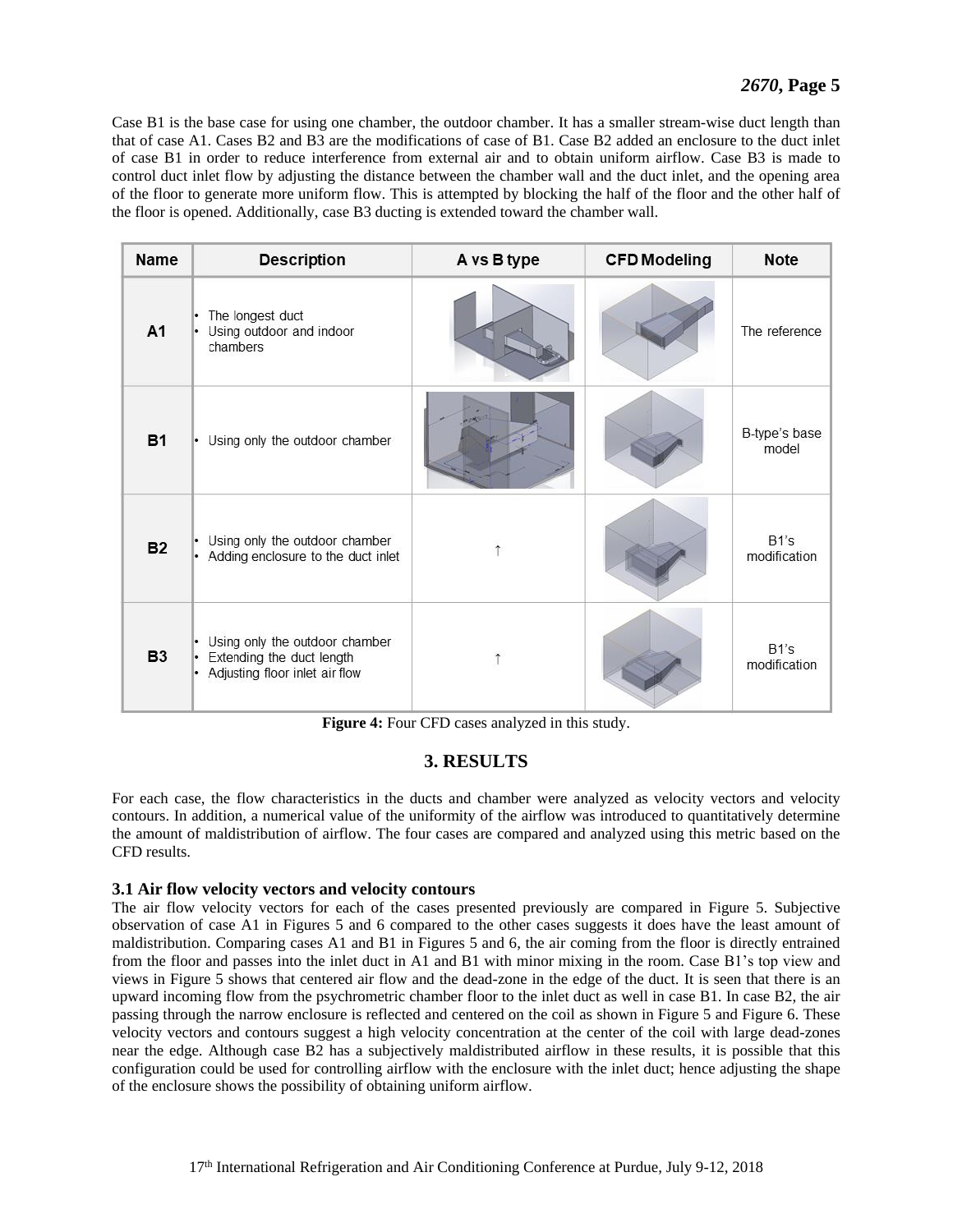

**Figure 5:** Vector contours, (Left) Side view at the center of the coils, (Right) Top view at the center of the coils The dotted line represents the positions of the cross-sectional areas of each other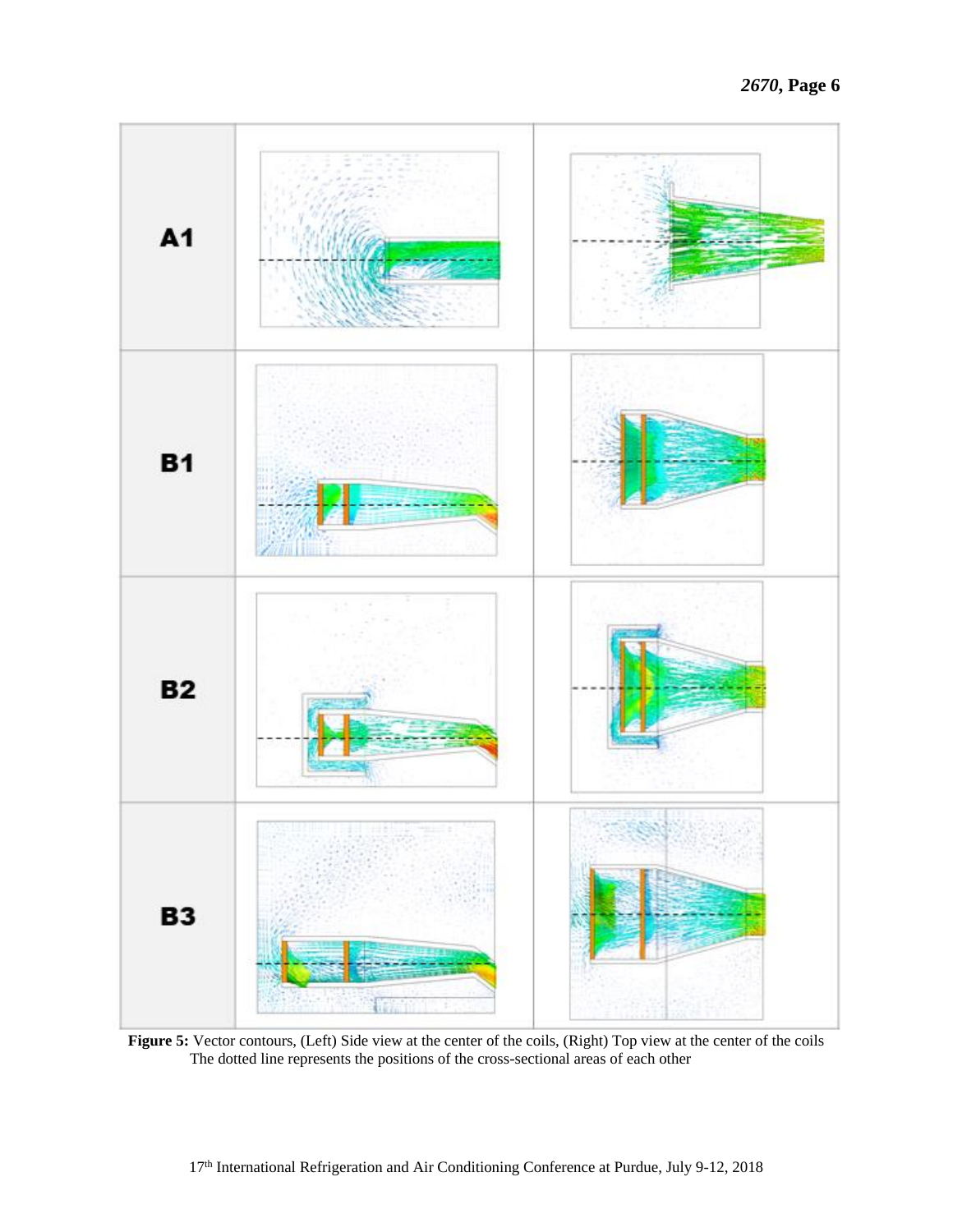

Figure 6: Velocity contour, (Left) Front view on the coils, (Right) Side view at the center of the coils The dotted line represents the positions of the cross-sectional areas of each other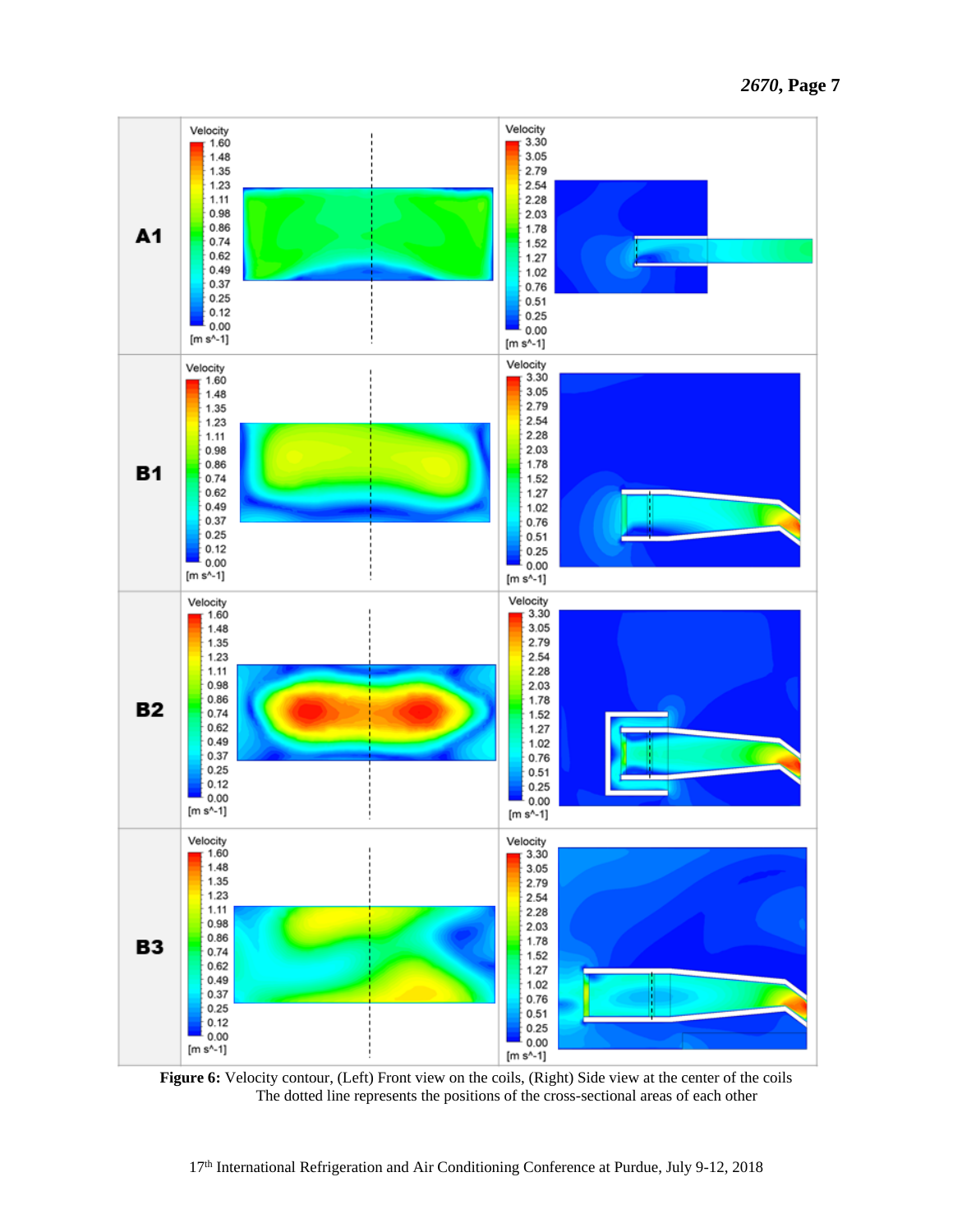From Figure 5, Case B3 illustrates downward airflow near the duct inlet due to the blockage of the floor circulating airflow around chamber. Case B3 was designed to achieve uniform airflow by adjusting the airflow coming from the floor and the distance between the wall and duct. As a result, it can be seen that by adjusting the floor inlet area, the airflow directly entrained from the floor disappears. In addition, although the flow is not uniform, such as case A1, it can be seen that the flow is dispersed unlike the cases B1 and B2 where the flow was centralized; hence, this shows the possibility of the control of the inlet duct air flow by adjusting the airflow coming from the floor and the distance between the chamber wall and inlet duct.

## **3.2 Numerical airflow uniformity evaluation**

To qualify the subjective findings from the previous section a numerical value of the uniformity of the airflow is developed and measured using results from the CFD simulation. One hundred sampling points are randomly distributed on each coil with similar manner as shown in Figure 7. The standard deviation of the velocity on the coils are calculated resulting in the values shown in Figure 8. A lower standard deviation can be interpreted as having greater airflow uniformity and can be useful metric to determine how uniform the airflow is. In combination with the previously presented visual analysis this metric appears representative of airflow uniformity.

In addition, Figure 8 shows the standard deviation results normalized against case A1. Case A1 has the most uniform airflow on the coil among four CFD cases thanks to the long duct length. Although case A1 has the smallest standard deviation value among four cases, case B3 could be a good compromise in terms of the standard deviation of the velocity on the coils when using short length duct: case B3 has 41% more the value than the baseline case A1. This also means the possibility of having the value less than 141% of A1 in terms of the standard deviation if the duct geometry and position are optimized when using short length duct.



**Figure 7 :** Randomly distributed one hundred sampling points on the coil of case B1

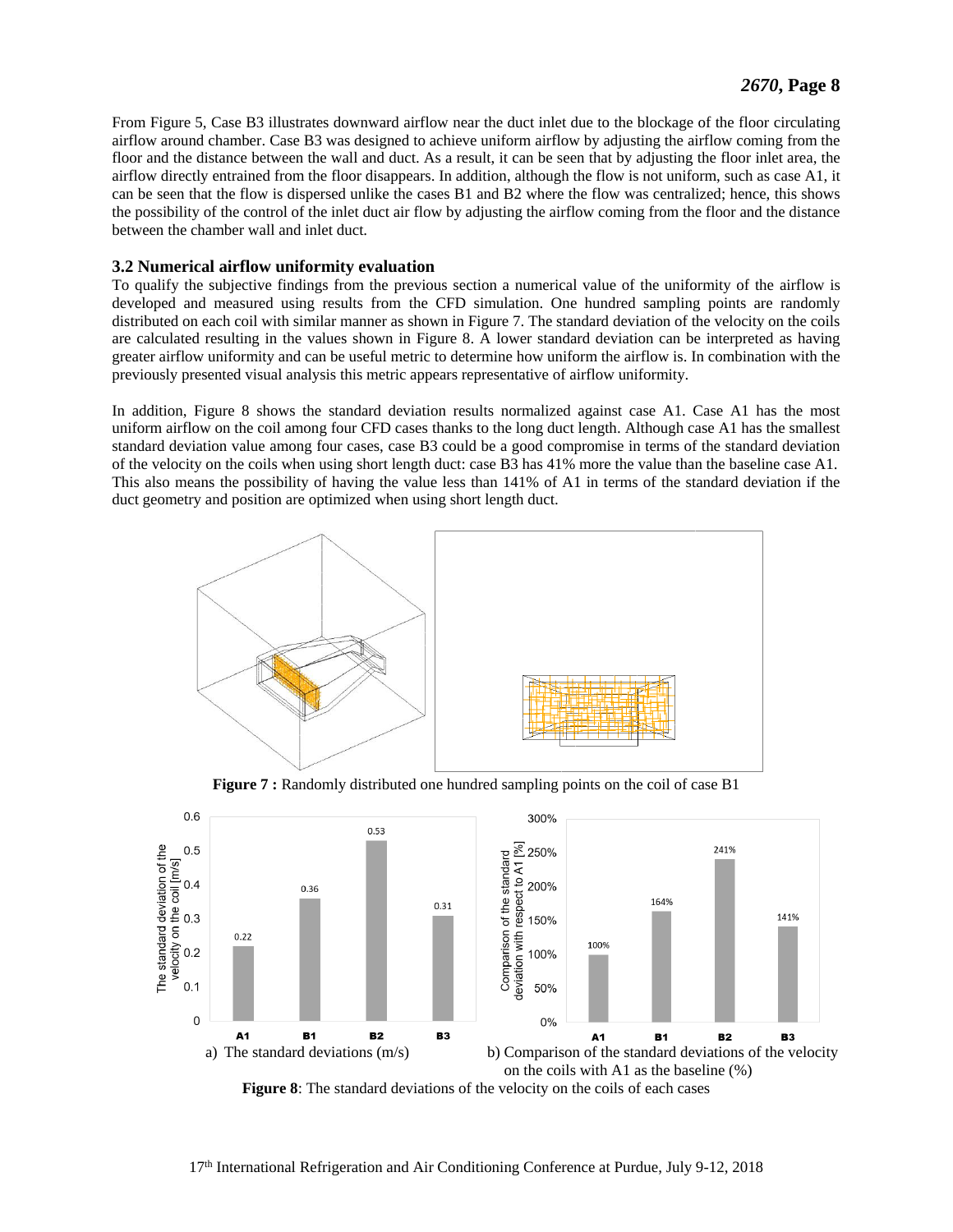#### **3.3 Duct design**

A duct is designed for a test coil, IC1 (17.5 in (44.45 cm) tube length, 16 in (40.64 cm) coil height). The design is informed by the CFD analysis and shown in Figure 9. Since it was observed that the distances between the inlet duct and chamber wall, the distance between the duct and perforated floor play a role, the flexible tube and the turning vane are applied to the duct in order to allow moving the setup after it is installed, relative to the chamber walls to obtain more uniform airflow; the design has the same the distance between the duct and the wall as the case B3 shown previously.



**Figure 9:** Duct design for IC1

## **6. CONCLUSIONS AND FUTURE WORK**

As a preliminary study for ASHRAE RP-1785, CFD was used to investigate how to obtain comparatively uniform airflow on the large to be tested outdoor coils. The analysis presented became a reference to duct designs; hence, based on the CFD analysis the IC1 duct was designed. The conclusions of this study can be summarized as follows:

- (1) From the CFD results, it appears that the distance between the duct and the wall can affect the airflow uniformity; thus, the duct design included a flexible tube between the duct and the nozzle bay that allows the distance between the duct and the wall to be adjusted.
- (2) The chamber floor opening area has also been found to affect the airflow uniformity; therefore, experiments will be conducted by adjusting the floor area in order to have a uniform airflow
- (3) To avoid direct entrainment of the airflow from the floor, IC1 duct was designed to be at least 50 in (127 cm) from the floor. The duct height is adjustable as well.

Following this study, the duct design presented will be constructed. This duct is equipped with additional straighteners and meshes to provide more uniform air flow. Additionally air uniformity tests for the ducts will be conducted to verify acceptable airside velocity uniformity. Custom ducts for the remaining four coils will then be designed and constructed using this simulation to inform them.

## **NOMENCLATURE**

IC indoor coils OC outdoor coils

## **REFERENCES**

ASHRAE 41.1 (1986). Standard method for temperature measurement, *American Society of Heating, Refrigerating and Air-Conditioning Engineers, Inc., Atlanta.*

ASHRAE (1987). Standard 41.2-1987, Standard methods for laboratory air-flow measurement. *American Society of Heating, Refrigerating and Air-Conditioning Engineers, Inc., Atlanta*.